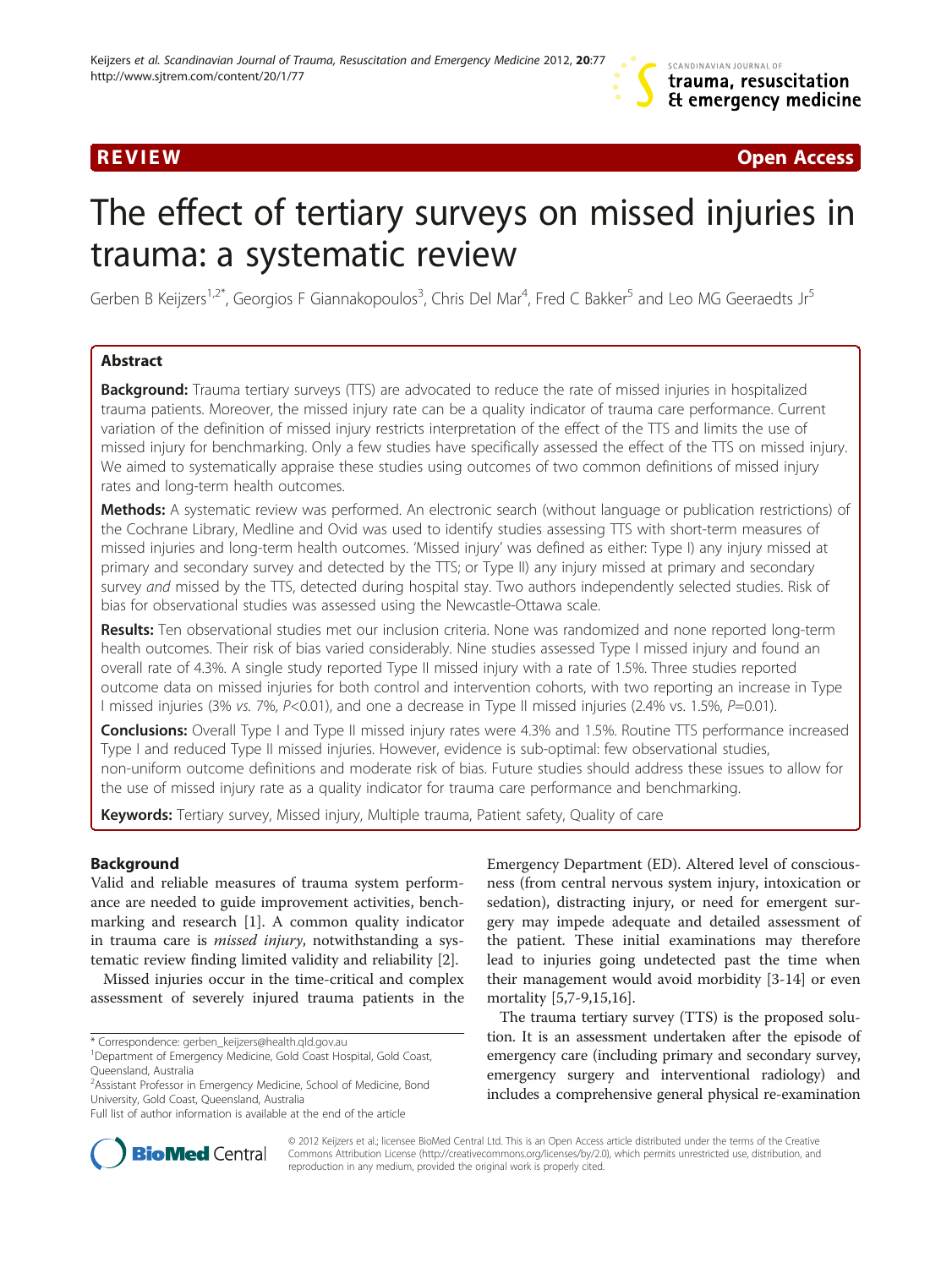and review of all investigations (diagnostic imaging and blood results) within 24 hours of admission [\[8,11,12](#page-8-0)], and repeated later when the patient is conscious, cooperative and mobilised [\[3,8,13\]](#page-8-0).

Missed injury is most commonly defined as an injury missed at initial assessment up to 24 hours (including both primary and secondary survey and emergency intervention) [\[3,12,13\]](#page-8-0). With the TTS becoming part of standard trauma care, a second definition refers to injuries that were missed despite TTS performance [\[11\]](#page-8-0). Clearly then, the impact of a TTS on missed injuries will depend on which definition of missed injuries is used. An increase in detected injuries would be expected by the first definition, but a decrease of missed injuries by the second.

The TTS should be a useful tool for missed injury benchmarking. However, any benefits from performing routine TTS might be outweighed by excessive use of resources, or over-diagnosis (in which a TTS-identified injury has little or no effect on clinically relevant, longterm outcomes) [[17\]](#page-8-0). Although the TTS should, by simple intuition, improve trauma care, we set out to test this empirically by systematically reviewing the literature. By doing so, we expect to facilitate the use of missed injury as a useful quality indicator in the future.

#### Aims

The aim of this study was to systematically review the literature to determine the effect of the TTS in hospitalized trauma patients on both types of missed injury rates (Type I - missed at initial management, but detected by TTS; Type II - missed at initial management and by TTS, detected during hospital stay) and longterm health outcomes.

# Methods

# Study eligibility

We considered any study assessing a TTS using randomized or quasi-randomized trials, observational studies such as cohort, case–control and before-and-after design studies. Subjects were trauma patients admitted to any hospital, with no limits regarding age, gender, or severity of trauma.

We included any study that used the TTS as an intervention alone or as part of a larger intervention (such as a change in hospital trauma system). The TTS was defined as a review of the admitted patient within 24 hours (or after regaining consciousness) and included at least a repeated full physical examination.

The primary outcome was missed injury, defined as Type I) any injury missed at initial management (primary and secondary survey and emergency intervention) and detected by TTS, or Type II) any injury missed at initial management and TTS, detected during hospital stay. The missed injury rate was the proportion of patients with a missed injury within the study population. Secondary outcomes included long-term health outcomes including rates of injuries detected after hospital discharge and ability to return to pre-injury functional status. Eligible studies had to include either the primary or secondary outcome.

#### Search strategy and information sources

Relevant studies were identified using electronic searches of MEDLINE (1966 to December 2010) and OVID (1980 to December 2010) and the Cochrane Library Central Registry of controlled trials, without language restrictions. The following key words were used to conduct the search: tertiary survey, trauma survey, traumatology, diagnostic errors, delayed diagnosis, missed diagnosis, missed injury, prognosis and long-term outcomes. The full search strategy is contained in Additional file [1.](#page-7-0)

#### Selection of studies

Two reviewers (GK and GG) independently assessed all titles and abstracts for potential relevant articles, with any disagreement adjudicated by a third reviewer (LG). We retrieved the full-text article of any reference that appeared to meet the inclusion criteria. The eligibility of the full-text articles was assessed against the criteria of a standardized form.

# Data extraction and management

The following data were extracted from the studies: title, year of publication, country of study, study design, number of participants, age and gender of participants, injury severity score (median ISS, proportion with ISS>15), mechanism of trauma (blunt vs. penetrating), presence of an altered level of consciousness and admission to intensive care unit (ICU). The outcome parameters on missed injury rates and long-term outcomes were collected when available. Authors were contacted in order to obtain missing data. We attempted meta-analysis to quantify and summarize results, but due to the inherent bias of the studies and the extent of the heterogeneity [[18,19\]](#page-8-0), meta-analysis was deemed invalid and hence not reported. Primary and secondary outcomes were all proportions. Results of studies were pooled using simple weighted averages. Chi-square test was used to test for differences in proportions.

Since we anticipated possible differences in outcomes for certain demographic groups, we defined potential subgroups for analysis *a priori*, which included; age, gender, ISS (ISS>15), injury mechanism (blunt vs. penetrating), altered level of consciousness and ICU admission.

# Assessment of risk of bias

Two of us (GK and GG) independently used the Newcastle-Ottawa Scale [\[20\]](#page-8-0) to assess the quality of non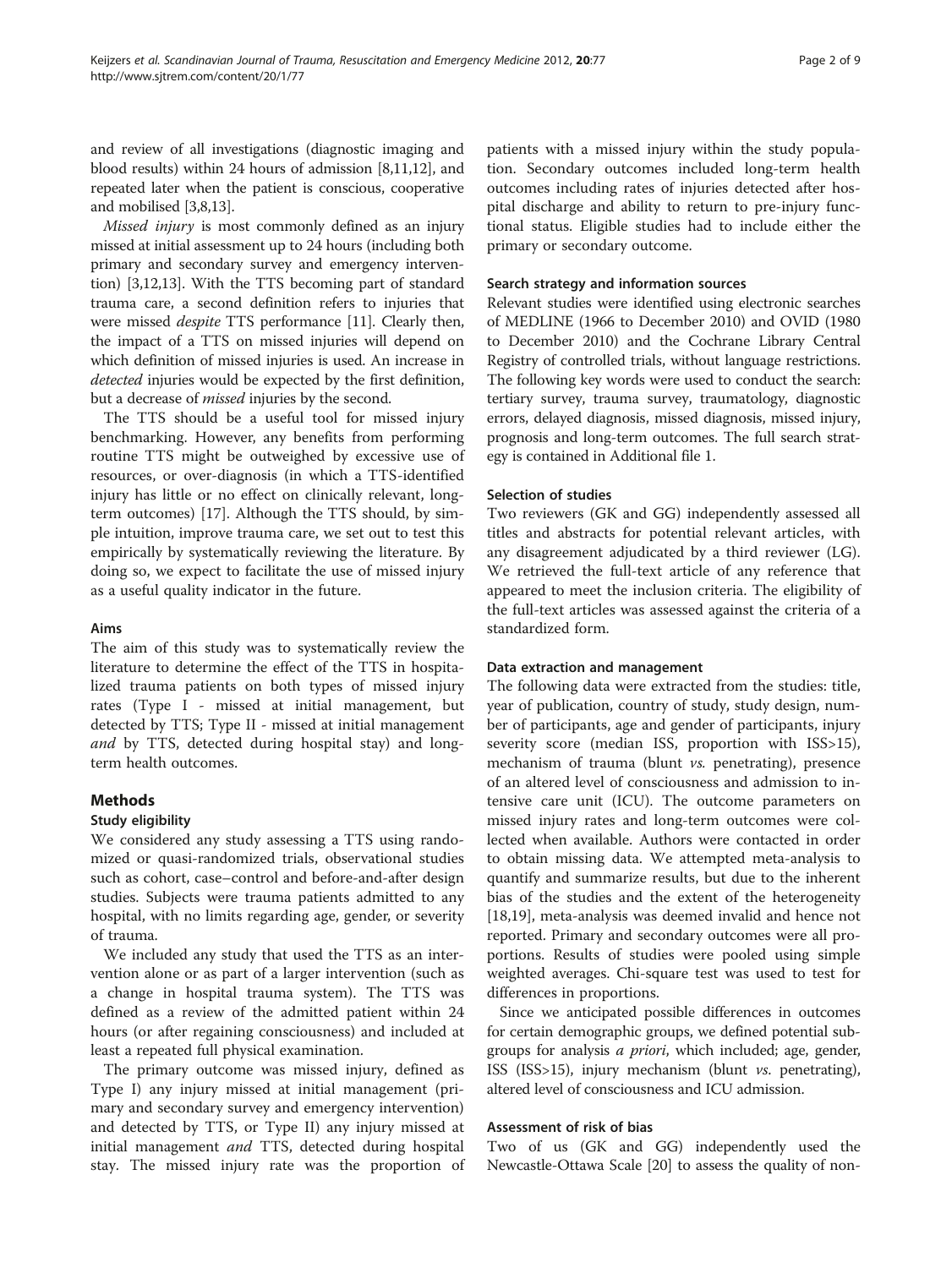randomized observational studies (Additional file [2](#page-7-0)). We classified studies to either low, moderate or high risk of bias if there were respectively up to 1, 2–3 or >3 inadequate items.

This systematic review was conducted to conform to the PRISMA standard [\(www.prisma-statement.org\)](http://www.prisma-statement.org).

# Results

Our search identified a total of 4,659 of potentially relevant references. We discarded 4,615 after examining their Title or Abstract. The full-text articles of the remaining 44 were retrieved: 10 studies [[3,11-13,21-25](#page-8-0)] were included in the review, (of which three were suitable for meta-analysis, Figure 1; Table [1](#page-3-0)). None were randomized or quasi-randomized trials, that is, all 10 included studies were observational, (seven prospective cohort studies [\[8,12,13,22-25](#page-8-0)]; one prospective cohort study with historical comparison [[1\]](#page-8-0); and two cohort studies with a before-and-after design [\[11,21](#page-8-0)]).

The risk of bias was low for two studies [[11,21\]](#page-8-0) and moderate in the remaining eight (Additional file [2](#page-7-0)). The selection of participants in all studies was by consecutively admitted trauma patients, ensuring appropriate representativeness and minimizing selection bias. All ten studies used either medical records or a special form to determine whether a TTS had occurred. Seven studies did not have a comparison cohort (i.e. a cohort without TTS performed), increasing their risk of bias [\[8,12](#page-8-0),[13,22-25](#page-8-0)]. There was insufficient information to assess the comparability section of the Newcastle-Ottawa scale for eight studies. The remaining two studies [[11,21](#page-8-0)] had comparable demographics for exposed and non-exposed cohorts. One study had a higher admission rate to the trauma ICU in the cohort receiving the TTS compared to those in the cohort who did not (30% vs. 20% admission rate) [[11](#page-8-0)].

# Missed injury rate – in patients receiving TTS

Nine [\[3,12,13,21-25](#page-8-0)] of the included studies used Type I missed injury as outcome (missed at primary and secondary survey and detected by TTS), with the remaining single other study [\[11](#page-8-0)] utilizing Type II missed injury (injury missed by both initial assessment and the TTS).

# Type I missed injury rate – in patients receiving TTS

The overall Type I missed injury rate in cohorts with a TTS conducted was 4.3% (Table [2](#page-4-0)). The two largest studies [\[12,23\]](#page-8-0) had similar Type I missed injury rates (1.3% and 1.6%, respectively), while a medium-sized study [[21](#page-8-0)] had a Type I missed injury rate of 6.2% (unpublished data provided by author). The remaining

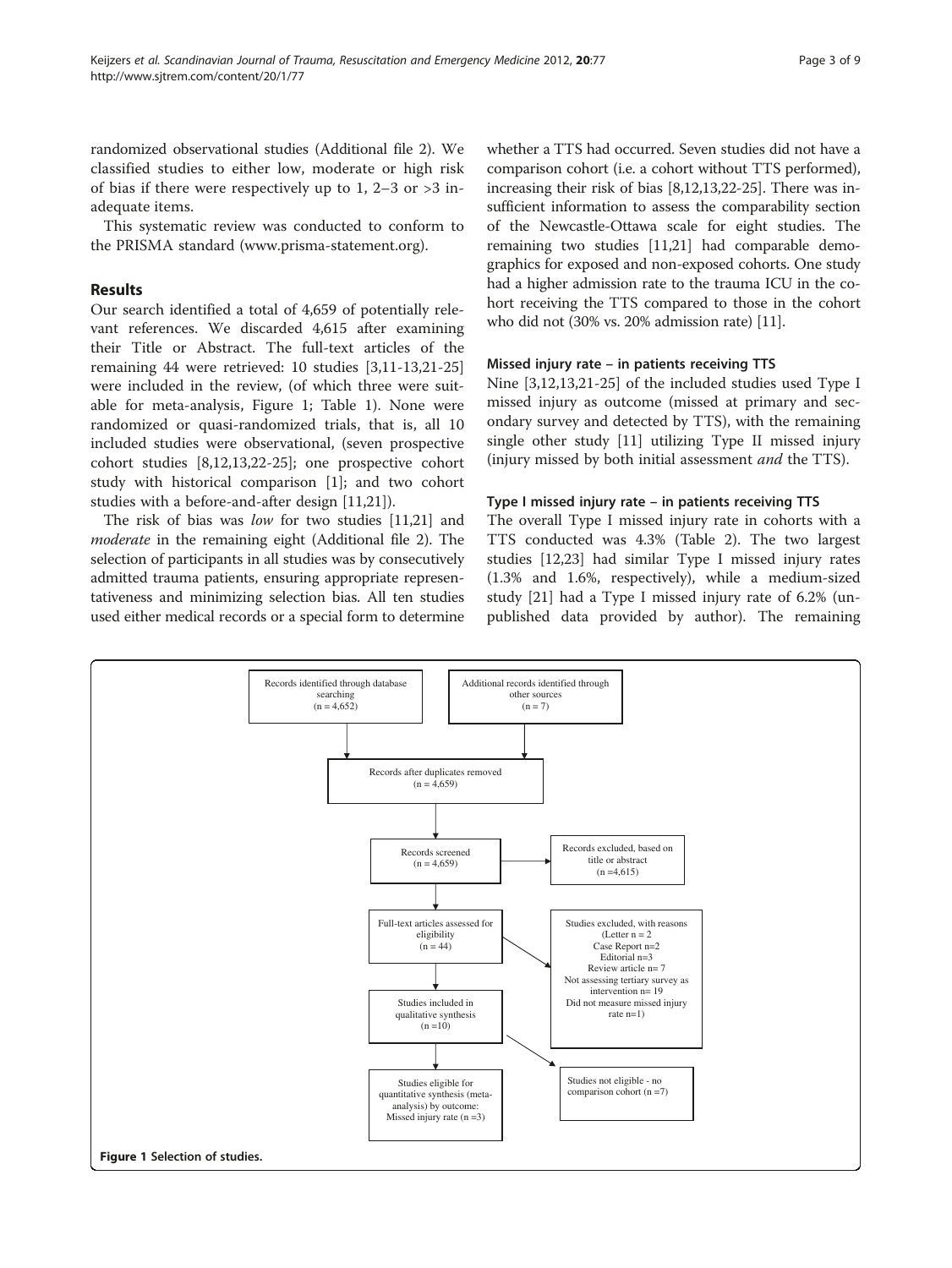# <span id="page-3-0"></span>Table 1 Description of included studies

| Author, year,<br>origin | Population (number Population<br>and description)        | characteristics (Age,<br>Gender, Mechanism, ISS)      | Intervention                                                | Outcome measure                                                                                           | Study design                          |  |
|-------------------------|----------------------------------------------------------|-------------------------------------------------------|-------------------------------------------------------------|-----------------------------------------------------------------------------------------------------------|---------------------------------------|--|
| Enderson, 1990,         | 399 admitted<br>Age>15 yrs: 86%<br>TTS as part of trauma |                                                       |                                                             | Missed injuries - defined                                                                                 | Prospective cohort                    |  |
| Tennessee, USA          | trauma patients                                          | Gender: N/A                                           | admission form,<br>conducted within 24-48                   | as detected as a result of<br>TTS. (Type I)                                                               | study - comparing<br>with historical  |  |
|                         |                                                          | Mechanism: 89%                                        | hours after patient                                         |                                                                                                           | summary data                          |  |
|                         |                                                          | Blunt Mean ISS: 21                                    | stabilization                                               |                                                                                                           |                                       |  |
| Biffl, 2003             | All admitted<br>trauma patients.                         | Mean Age: 45.3 vs. 44.5 yrs                           | Implementation of formal<br>TTS, using standardized         | Missed injury rate $-$<br>defined as injuries                                                             | Cohort study with<br>before-and-after |  |
| Rhode Island, USA       | Before: 3,412                                            | Gender: 63% vs. 64% Male                              | form and TTS policy. TS<br>within 24 hours and after        | detected after 24 hours<br>admission or injuries                                                          | design                                |  |
|                         | After: 3,442                                             | Mechanism: N/A                                        | ICU discharge                                               | missed by TTS. (Type II)                                                                                  |                                       |  |
|                         |                                                          | Mean ISS: 10.7 vs. 10.7                               |                                                             |                                                                                                           |                                       |  |
| Vles, 2003              | All (3,879) admitted                                     | Age: N/A                                              | Use of standard trauma                                      | Missed injury rate - Any                                                                                  | Prospective cohort                    |  |
| The Netherlands         | trauma patients                                          | Gender: N/A                                           | forms, TTS and review of<br>radiology within 24 hours       | injury missed on primary<br>and secondary survey.                                                         | study                                 |  |
|                         |                                                          | Mechanism: N/A                                        |                                                             | (Type I)                                                                                                  |                                       |  |
|                         |                                                          | ISS>16: 1.2%                                          |                                                             |                                                                                                           |                                       |  |
| Hoff, 2004              | 432 admitted                                             | Age: N/A                                              | Formal radiology rounds                                     | Missed injury or 'new                                                                                     | Prospective cohort                    |  |
| Pennsylvania, USA       | trauma patients                                          | Gender: N/A                                           | as part of TTS                                              | diagnosis' as result of<br>radiology rounds with                                                          | study                                 |  |
|                         |                                                          | Mechanism: N/A                                        |                                                             | trauma surgeons. (Type I)                                                                                 |                                       |  |
|                         |                                                          | ISS: N/A                                              |                                                             |                                                                                                           |                                       |  |
|                         | Soundappan, 2004 76 children admitted                    | Mean Age: 8.5 yrs                                     | TTS performed using                                         | Missed injury rate - Any                                                                                  | Prospective cohort<br>study           |  |
| Sydney, Australia       | with ISS>9                                               | Gender: 66% Male                                      | standardized from by<br>trauma fellow on day                | injury missed on primary<br>and secondary survey.                                                         |                                       |  |
|                         |                                                          | Mechanism: 100% Blunt                                 | after admission and after                                   | (Type I)                                                                                                  |                                       |  |
|                         | Mean ISS: 15                                             | extubation                                            |                                                             |                                                                                                           |                                       |  |
| Howard, 2006            | 90 admitted                                              | Age: N/A                                              | TTS performed using                                         | Missed injury rate - Any<br>injury detected on the<br>TTS. (Type I)                                       | Prospective cohort<br>study           |  |
| Indianapolis, USA       | trauma patients                                          | Gender: 74% Male                                      | standardized from by<br>single clinician within 24<br>hours |                                                                                                           |                                       |  |
|                         |                                                          | Mechanism: N/A                                        |                                                             |                                                                                                           |                                       |  |
|                         |                                                          | ISS: N/A                                              |                                                             |                                                                                                           |                                       |  |
| Okello, 2007            | 403 admitted                                             | Mean Age: 29 yrs                                      | Daily physical examination                                  | Missed Injury - unclear                                                                                   | Prospective cohort<br>study           |  |
| Uganda                  | trauma patients                                          | Gender: 82% Male                                      | up to 30 days, including<br>TTS in first 24 hours           | definition - implied as<br>injury detected after<br>primary and secondary                                 |                                       |  |
|                         |                                                          | Mechanism: 91% Blunt                                  |                                                             |                                                                                                           |                                       |  |
|                         |                                                          | ISS: N/A                                              |                                                             | survey. (Type I)                                                                                          |                                       |  |
| Janjua, 2008            | 206 admitted                                             | Mean Age: 35 yrs                                      | TTS performed by trauma                                     | Missed injury rate - Any                                                                                  | Prospective cohort                    |  |
| Sydney, Australia       | trauma patients                                          | Gender: 75% Male                                      | fellow within 24 hours<br>and after regaining               | iniury missed on primary<br>and secondary survey and                                                      | study                                 |  |
|                         |                                                          | Mechanism: 91-100% Blunt                              | consciousness                                               | operating room. (Type I)                                                                                  |                                       |  |
|                         |                                                          | ISS: N/A                                              |                                                             |                                                                                                           |                                       |  |
| Ursic, 2009             | All admitted<br>trauma patients.                         | Mean Age: 43.4 vs. 44.4 yrs<br>Gender: 69.4% vs 68.9% | Implementation of a<br>dedicated trauma service.            | Mortality and Length of<br>Hospital stay. Missed<br>injury - not in article<br>-data retrieved via author | Cohort study with<br>before-and-after |  |
| Sydney, Australia       | Before: 981                                              | Male Mechanism:94.3 vs.<br>94.4% Blunt ISS>15: 26% vs | which included a<br>formalised TTS                          |                                                                                                           | design                                |  |
|                         | After: 1,006                                             | 31%                                                   |                                                             | communication - any<br>injury missed at primary<br>and secondary survey.<br>(Type I)                      |                                       |  |
| Huynh, 2010             | 5,143 admitted                                           | Mean Age: 36.2 yrs                                    | Mid level providers                                         | Missed injury - defined as                                                                                | Prospective cohort                    |  |
| North Carolina,         | trauma patients                                          | Gender: 71% Male                                      | performed TTS using a<br>form within 48 hours. This         | detected at TTS. (Type I)                                                                                 | study                                 |  |
| USA                     |                                                          | Mechanism: 85% Blunt                                  | was reviewed by trauma                                      |                                                                                                           |                                       |  |
|                         |                                                          | Mean ISS: 14.2                                        | surgeon                                                     |                                                                                                           |                                       |  |

ISS Injury Severity Score, TTS Tertiary Survey, USA United States of America.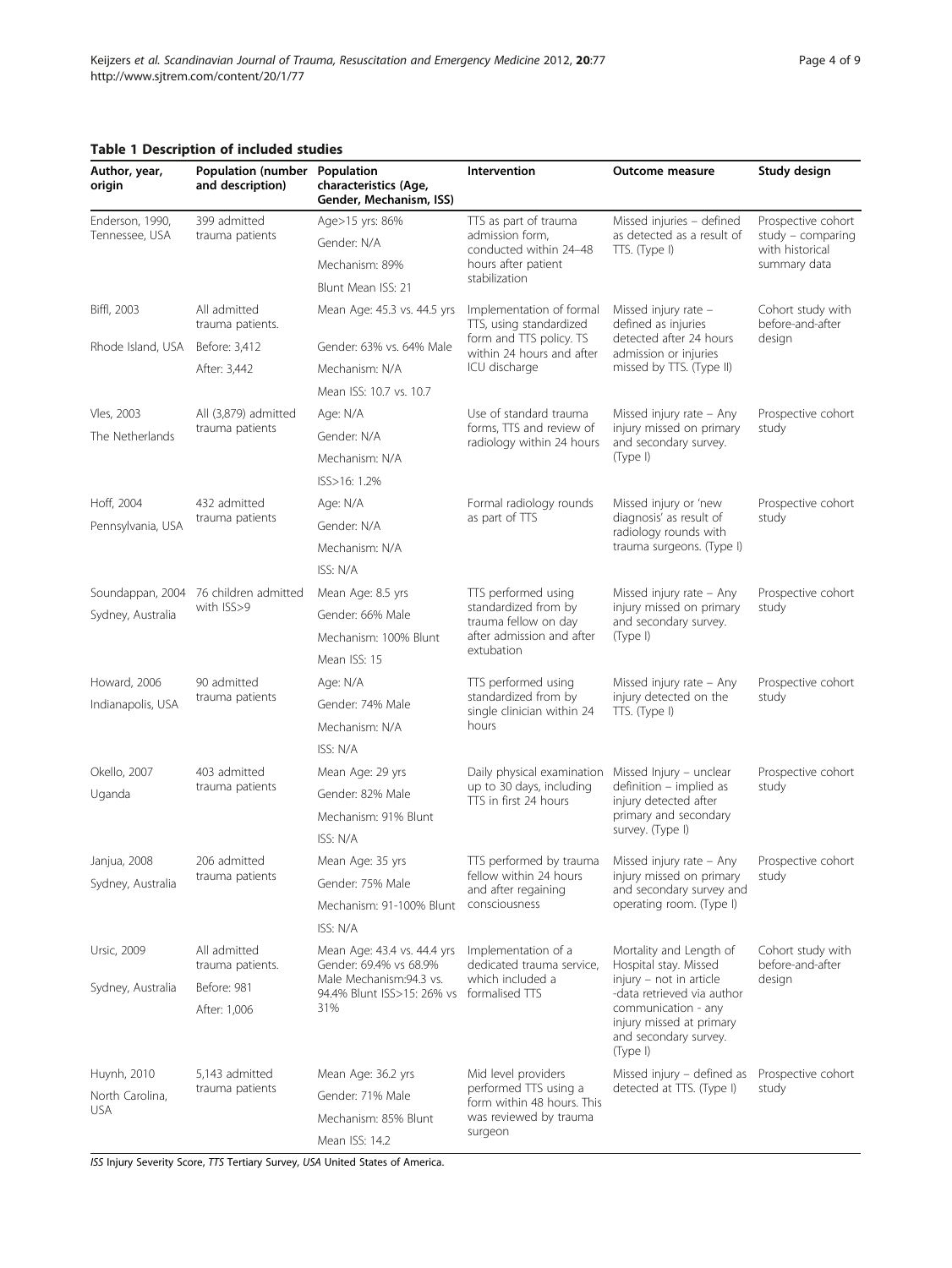#### <span id="page-4-0"></span>Table 2 Outcomes – Type I missed injury rates

|                  | <b>PRE TTS implementation</b> |                      |                                     | POST TTS implementation                     |                      |                                    |
|------------------|-------------------------------|----------------------|-------------------------------------|---------------------------------------------|----------------------|------------------------------------|
|                  | <b>Missed injuries</b>        | Study population (N) | <b>Missed injury</b><br>rate $(\%)$ | <b>Patients with</b><br>Missed injuries (N) | Study population (N) | <b>Missed injury</b><br>rate $(%)$ |
| Enderson, 1990   |                               | N/A                  | 2.0                                 | 37                                          | 399                  | 9.27                               |
| Vles, 2003       |                               |                      |                                     | 49                                          | 3,879                | 1.26                               |
| Hoff, 2004       |                               |                      |                                     | 42                                          | 432                  | 9.72                               |
| Soundappan, 2004 |                               |                      |                                     | 12                                          | 76                   | 15.8                               |
| Howard, 2006     |                               |                      |                                     | 12                                          | 90                   | 13.3                               |
| Okello, 2007     |                               |                      |                                     | 78                                          | 403                  | 19.4                               |
| Janjua, 2008     |                               |                      |                                     | 134                                         | 206                  | 65.0                               |
| Ursic, 2009      | 35                            | 981                  | 3.57                                | 62                                          | 1,006                | 6.16                               |
| Huynh, 2010      |                               |                      |                                     | 80                                          | 5,143                | 1.56                               |
| Overall          | 35                            | 981                  | 3.57                                | 506                                         | 11,634               | 4.35                               |

Injuries missed at initial assessment, detected by TTS.

TTS Tertiary Survey, N/A not avaible – a similar population size is assumed (N=399).

studies reported Type I missed injury rates varying from 9.3 to 19.3%, with one small study [\[8](#page-8-0)] being an outlier (65%). In this study, a dedicated trauma surgery fellow aware of the purpose of the study performed all tertiary surveys.

#### Type II missed injury rate – in patients receiving TTS

Only one study reported Type II missed injury, with a rate of 1.51% after TTS introduction [[11\]](#page-8-0) Table 3.

# Type I and II missed injury rate – before and after introduction of TTS

Two studies [[3,21\]](#page-8-0) compared Type I missed injury and one study [[11](#page-8-0)] compared Type II missed injury using before and after studies. Type I missed injuries increased as a result of the TTS (3% vs. 7%,  $P < 0.01$ ), and type II missed injuries decreased (2.4% vs. 1.5%,  $P = 0.01$ ).

#### Clinical relevance of missed injuries

Table [4](#page-5-0) summarizes the anatomical areas of missed injury, change in management and resultant morbidity or mortality as reported by the individual studies. There was a large variation in anatomical distribution of missed injuries, with orthopaedic extremity injuries, spine related injuries and facial injuries most commonly reported. The proportion of patients with missed injury requiring surgical intervention varied between 10-30%, which equates to 0.1-5% of the total population of these

studies [[3,8,12,13,22,23\]](#page-8-0). Only two deaths were reported specifically as a result of a missed injury [\[8](#page-8-0)].

#### Subgroup analyses

Only one study investigated a difference in missed injury rates after introduction of a TTS for any of the predefined subgroups [\[11](#page-8-0)]. It reported a decrease in Type II missed injuries in patients admitted to a trauma intensive care unit (5.7% vs. 3.4%,  $P < 0.05$ ). Another reported a paediatric trauma population (Type I missed injury rate: 15.8%), but did not specifically investigate age as a factor of interest [\[13](#page-8-0)]. A third study reported a lower mortality trend (5.4% vs. 4.1%,  $P = 0.17$ ) associated with a higher detection of Type I missed injuries by TTS, introduced as part of a trauma service (3.6% vs. 6.2%,  $P < 0.01$ , via author communication) [\[21](#page-8-0)].

No other included study assessed differences in (any type of) missed injury rate after introduction of a TTS for the other pre-defined subgroups (age, gender, ISS, mechanism of injury or altered level of consciousness).

#### Long-term health outcomes

No studies that assessed the effect of the TTS on longterm health outcome were identified.

#### Completeness of data

Data for the two studies included in the analysis of the systematic review (using missed injury rate at initial

|  |  | Table 3 Outcomes - Type II missed injury rates |  |  |  |  |  |  |
|--|--|------------------------------------------------|--|--|--|--|--|--|
|--|--|------------------------------------------------|--|--|--|--|--|--|

|                |                        | PRE Tertiary survey implementation |                        |                 | POST Tertiary survey implementation |                        |  |
|----------------|------------------------|------------------------------------|------------------------|-----------------|-------------------------------------|------------------------|--|
|                | <b>Missed injuries</b> | <b>Study population (N)</b>        | Missed injury rate (%) | Missed injuries | <b>Study population (N)</b>         | Missed injury rate (%) |  |
| Biffl. 2003 81 |                        | 3.412                              |                        |                 | 3.442                               | د.                     |  |
| Overall        | 81                     | 3,412                              | 2.37                   |                 | 3,442                               | 1.51                   |  |

Injuries missed at initial assessement and by TTS, detected in-hospital. TTS Tertiary Survey.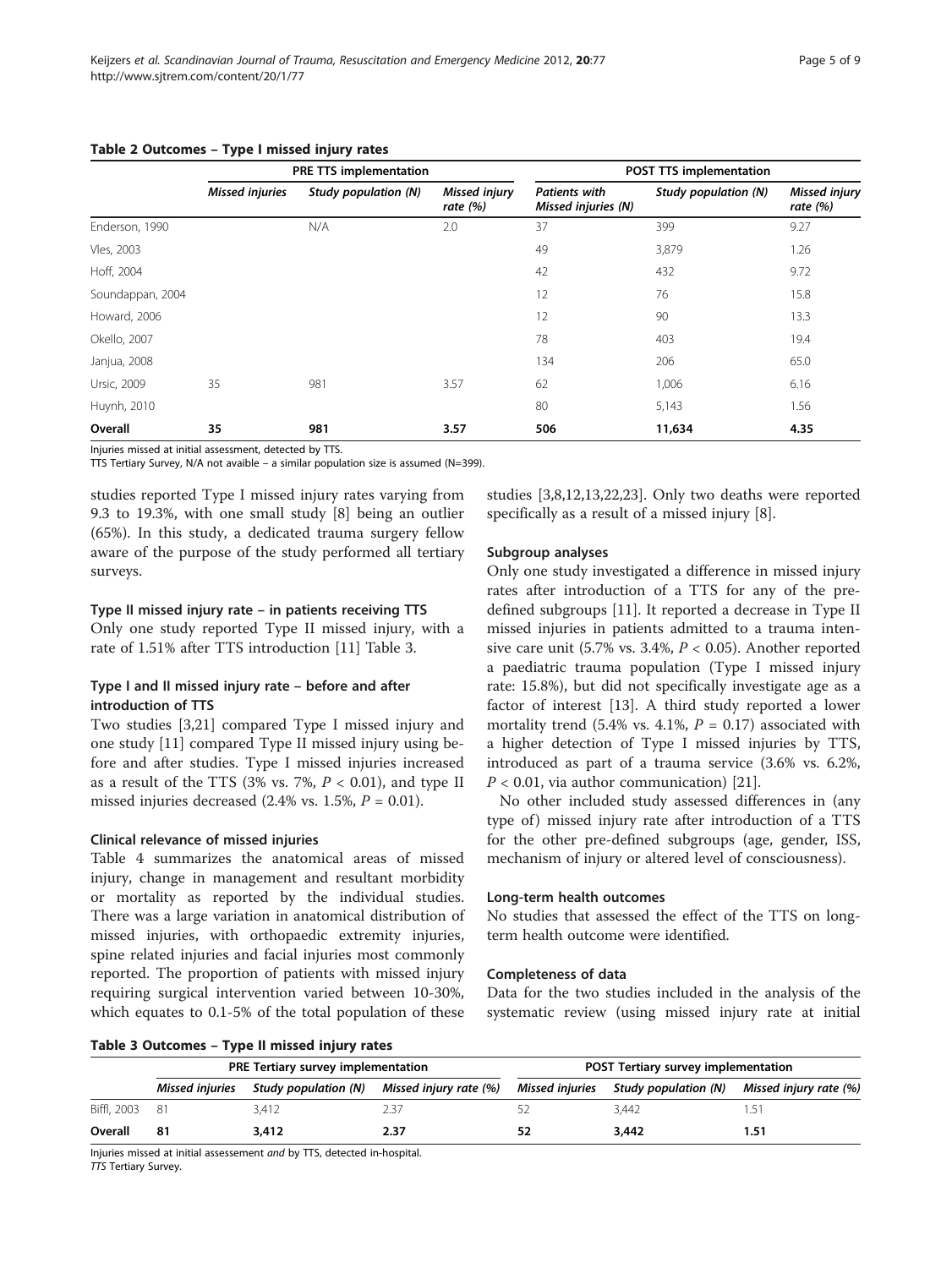# <span id="page-5-0"></span>Table 4 Description of missed injuries

| Author, year,<br>origin, N    | (N) with MI | Area involved               | %           | (N) with clinically<br>significant MI | Description of<br>change in<br>management            | Mortality and morbidity                                            |  |
|-------------------------------|-------------|-----------------------------|-------------|---------------------------------------|------------------------------------------------------|--------------------------------------------------------------------|--|
| Enderson, 1990,               | 36          | <b>MSK</b>                  | 51          | 7                                     | OT, $N=7$                                            | Nil deaths                                                         |  |
| Tennessee, USA<br>$N = 399$   |             | Spinal                      | 12          |                                       | (MSK N=3, Facial                                     | Stroke, N=1                                                        |  |
|                               |             | Facial                      | 5           |                                       | $N=1$ , Abdomen $N=3$ )                              |                                                                    |  |
|                               |             | Thoracic                    | 12          |                                       |                                                      |                                                                    |  |
|                               |             | Abdominal                   | 15          |                                       |                                                      |                                                                    |  |
|                               |             | Vascular                    | 5           |                                       |                                                      |                                                                    |  |
| Biffl, 2003,                  | 81 vs. 52   | <b>MSK</b>                  | 32 vs. 46   | Not reported                          | Not reported                                         | Not reported                                                       |  |
| Rhode Island, USA             |             | Spinal                      | 29 vs. 24   |                                       |                                                      |                                                                    |  |
| Pre TTS: N= 3412              |             | Abdominal                   | 17 vs. 18   |                                       |                                                      |                                                                    |  |
| vs. Post TTS: 3442            |             | <b>Brain</b>                | 10 vs. 6    |                                       |                                                      |                                                                    |  |
|                               |             | Pelvic                      | 5 vs. 0     |                                       |                                                      |                                                                    |  |
|                               |             | Vascular                    | $3$ vs. $2$ |                                       |                                                      |                                                                    |  |
|                               |             | Diaphragm                   | $3$ vs. $0$ |                                       |                                                      |                                                                    |  |
| Vles, 2003,                   | 49          | Chest                       | 33          | 22                                    | OT, $N=12$                                           | Morbidity unspecified, N=3                                         |  |
| The Netherlands<br>$N = 3879$ |             | <b>MSK</b>                  | 27          |                                       | (Chest N=1, MSK<br>N=4, Facial N=5,<br>Other $N=2$ ) |                                                                    |  |
|                               |             | Skull                       | 7           |                                       | ICC, $N=2$                                           |                                                                    |  |
|                               |             | Facial                      | 13          |                                       | Cast, $N=6$                                          |                                                                    |  |
|                               |             | C-Spine                     | 7           |                                       |                                                      |                                                                    |  |
|                               |             | Other                       | 10          |                                       | Halo/brace, N=2                                      |                                                                    |  |
| Hoff, 2004                    | 42          | Extremities                 | 45          | 19                                    | OT, N=4 (not<br>specified)                           | Not reported                                                       |  |
| Pennsylvania, USA             |             | Spine                       | 21          |                                       | Cast, N=7                                            |                                                                    |  |
| $N = 432$                     |             | Chest                       | 15          |                                       | Transfer, N=1                                        |                                                                    |  |
|                               |             | Pelvis/proximal<br>skeleton | 19          |                                       | Change in advice,<br>N=6, Home<br>equipment, N=1     |                                                                    |  |
| Soundappan, 2004              | 12          | Head/face                   | 33          | $\overline{1}$                        | OT, $N=1$ (not                                       | Nil deaths                                                         |  |
| Sydney, Australia             |             | Spine                       | 17          |                                       | specified)                                           | Prolonged LOS, N=4                                                 |  |
| $N = 76$                      |             | Extremities                 | 50          |                                       |                                                      | Delay in mobilisation, N=4                                         |  |
| Howard, 2006,                 | 13          | Extremities                 | 70          | Not reported                          | Not reported                                         | Not reported                                                       |  |
| Indianapolis, USA             |             | Face                        | 12          |                                       |                                                      |                                                                    |  |
| $N = 90$                      |             | Spine                       | 12          |                                       |                                                      |                                                                    |  |
|                               |             | Chest                       | 6           |                                       |                                                      |                                                                    |  |
| Okello, 2007,                 | 76          | Head and neck               | 24          | Not reported                          | Not reported                                         | Not reported                                                       |  |
| Uganda                        |             | Face                        | 8           |                                       |                                                      | Mulivariate regression shows                                       |  |
| $N = 403$                     |             | Thorax                      | 11          |                                       |                                                      | higher morbidity and longer LOS<br>in patients with MI compared to |  |
|                               |             | Abdomen/<br>pelvis          | 20          |                                       |                                                      | patients without MI. This may not<br>reflect causality.            |  |
|                               |             | Extremities                 | 26          |                                       |                                                      |                                                                    |  |
| Janjua, 2008                  | 134         | <b>MSK</b>                  | 40          | 30                                    | OT, $N=11$<br>(Orthopedic n=3,<br>Laparatomy N=7,    | Death 1.5% (N=2: C1 fracture;<br>epidural hematoma)                |  |
| Sydney, Australia             |             | STI                         | 36          |                                       | Thoracotomy N=1)                                     | Complications 8% (peritonitis N=4                                  |  |
|                               |             | Abdomen                     | 6           |                                       |                                                      | after missed hollow viscus injury)                                 |  |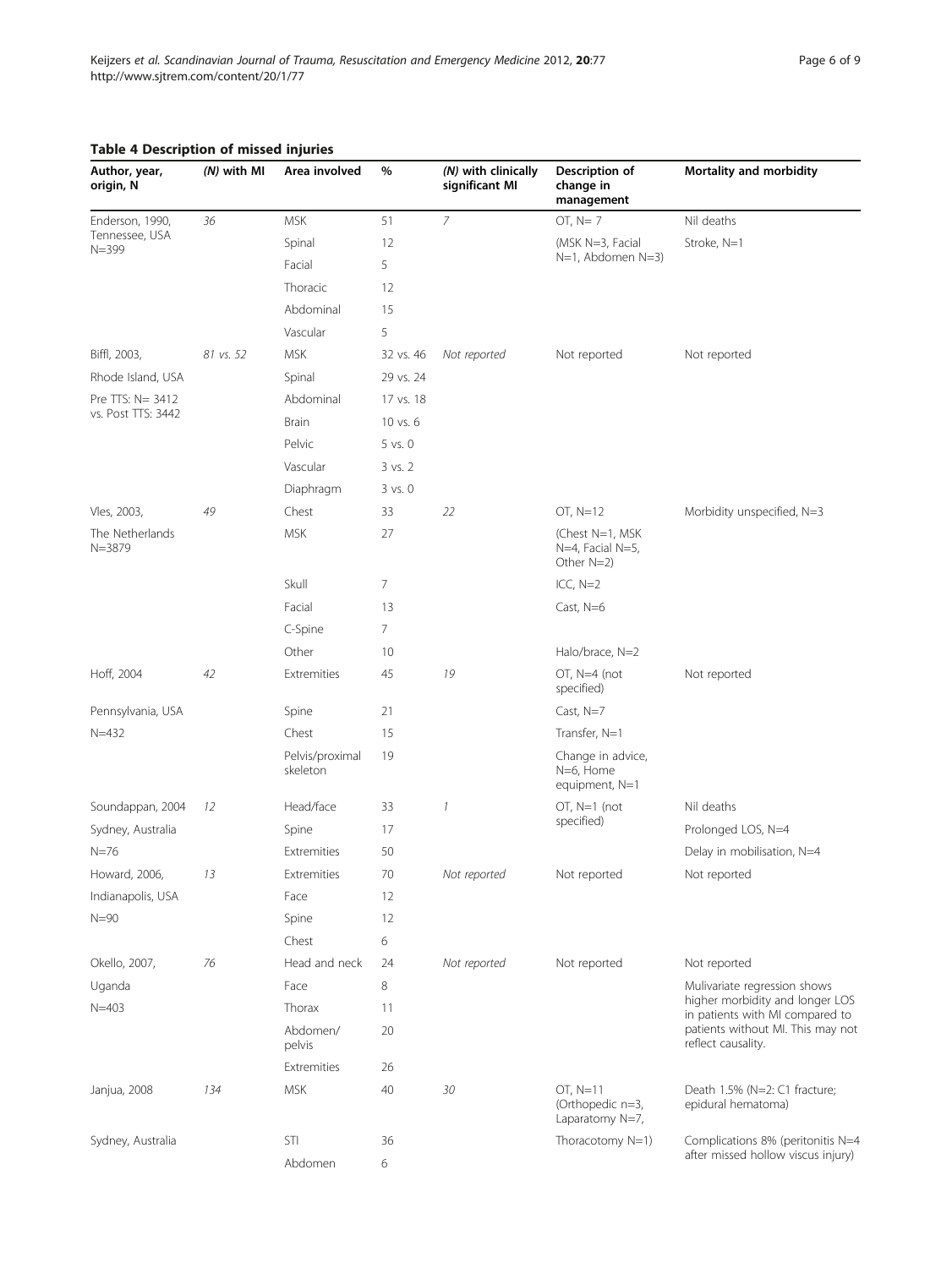#### Table 4 Description of missed injuries (Continued)

|                                      |          |                            |    |              | Laceration repair,<br>$N=2$                               |                        |
|--------------------------------------|----------|----------------------------|----|--------------|-----------------------------------------------------------|------------------------|
| $N = 206$                            |          | Nerve injury               | 9  |              | Embolisation, N=1                                         |                        |
|                                      |          | (Hemo-)<br>Pneumothorax    | 5  |              | Not specified, N=17                                       |                        |
| Ursic, 2009                          | 35 vs 62 | Not reported               |    | Not reported | Not reported                                              | Mortality              |
| Sydney, Australia                    |          |                            |    |              |                                                           | Pre 3.5% vs. post 2.5% |
| Pre TTS: N=981 vs.<br>Post TTS= 1006 |          |                            |    |              |                                                           |                        |
| Huynh, 2010                          | 80       | Orthopedic                 | 60 | 31           | OT, N=7 (Orthopedic<br>N=4, Facial N=2,<br>Spinal $N=1$ ) | Not reported           |
| North Carolina,<br><b>USA</b>        |          | Facial/plastics/<br>dental | 21 |              | Cast, $N=24$                                              |                        |
| $N = 5143$                           |          | Neurosurgical              | 16 |              |                                                           |                        |
|                                      |          | Ophthalmology              | 3  |              |                                                           |                        |

Description of missed injuries. Anatomical area, clinically significant missed injuries, change in management and mortality and morbidity.

MI Missed Injury, OT operating Theatre, ISS Injury Severity Score, TS Tertiary Survey, USA United States of America, MSK musculoskeletal. Not all columns add up to 100% due to low proportions not being reported.

TTS Tertiary Trauma Survey.

assessment, detected by TTS) were not complete in the original publications. One quoted a historical overall missed injury rate of 2% (without data on sample size) [[3\]](#page-8-0) and another did not report missed injury data in the published manuscript [\[21\]](#page-8-0): we obtained this information by writing to the authors directly.

#### Discussion

This systematic review found empirical evidence that the TTS improves trauma care by increasing Type I missed injuries and reducing Type II missed injuries.

#### Limitations

Our findings were based on weak evidence: there were no relevant randomized studies, so only observational studies with their inherent risk of bias were available. Meta-analysis was attempted, but due to few studies being eligible and being prone to bias as well as substantial heterogeneity, we have not reported this. We were unable to assess the effect of TTSs on morbidity, so any improvement in patient outcomes consequent on reduction in missed injuries has to be inferred.

Other shortcomings included variation in the trauma patient populations (one study including paediatric trauma patients only [\[13\]](#page-8-0)); geography (with one study conducted in Uganda [\[24\]](#page-8-0) where trauma patterns and trauma care may be different from those of the other studies); and in the intervention (differently defined in two studies - one study [[22\]](#page-8-0) aimed to decrease missed injuries by formalizing the radiology review component of the TTS, while another [[21\]](#page-8-0) assessed the effect of

implementing a complete trauma service, of which a TTS was a component).

The definition of missed injury varied between studies: one study defined missed injury as any injury that escaped detection at time of the TTS [\[11](#page-8-0)], (i.e. Type II). The other nine studies, including two before-and-after studies, used the more commonly used 'any injury missed by primary and secondary survey, and detected as a result of the TTS' (i.e. Type I), which really represents a delayed diagnosis (or increase in injury detection). For example, in one study [\[21](#page-8-0)] the TTS was associated with increased missed injury rate, but reduced mortality. This seems counter-intuitive until one realises this is related to Type I missed injuries, leading to more frequent detection at 24 hours by TTS.

This systematic review highlights several issues. Firstly missed injury needs a consistent, clear and expanded definition to facilitate future research and provide a tool for benchmarking. The use of these differences in definition precludes overall comparison of studies and need to be made explicit in order to legitimately compare studies. We propose a classification of missed injuries (Table [5\)](#page-7-0). It is likely that the third group in this proposed classification (Type III: missed injury detected after hospital discharge) has been under-reported, since there are no published data.

Secondly, for the nine studies using the Type I missed injury definition, a mean injury detection rate of 4.3% was found. This can be used as a yardstick to compare future studies assessing Type I missed injuries. This may yet be an over-estimation of Type I missed injuries (or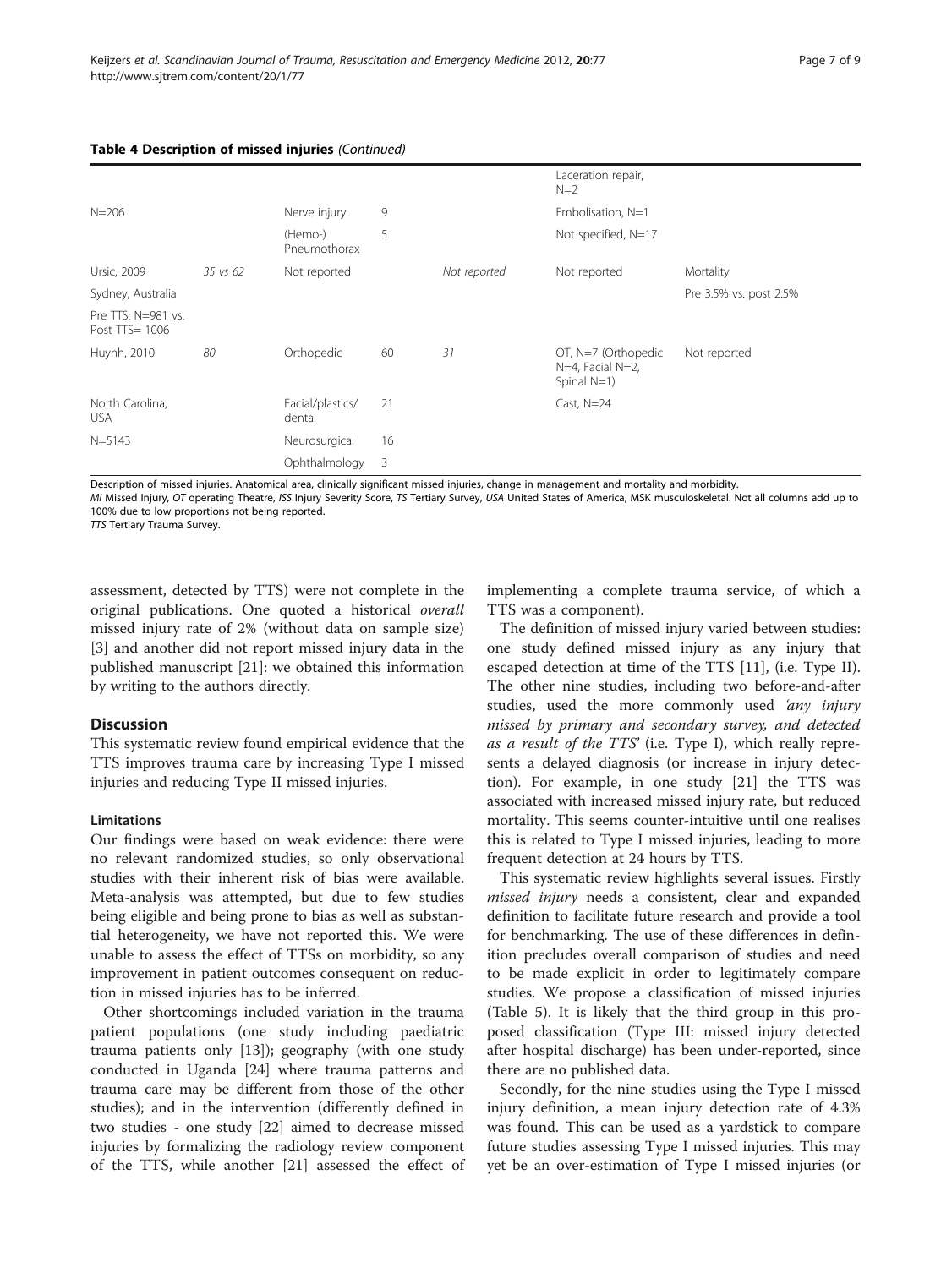#### <span id="page-7-0"></span>Table 5 Missed injury classification

| Missed injury type | <b>Description</b>                                                                                                                                                                                      |  |  |  |  |
|--------------------|---------------------------------------------------------------------------------------------------------------------------------------------------------------------------------------------------------|--|--|--|--|
| Type I             | Before TTS or as result of TTS:                                                                                                                                                                         |  |  |  |  |
|                    | Injury missed at initial assessment (primary and<br>secondary survey and emergency intervention),<br>but detected within 24 hours, before or through<br>formal TTS (i.e. delayed diagnosis at 24 hours) |  |  |  |  |
|                    | (Injury missed at initial assessment)                                                                                                                                                                   |  |  |  |  |
| Type II            | After TTS, during hospital stay:                                                                                                                                                                        |  |  |  |  |
|                    | Injury missed by TTS, detected in hospital after<br>24 hours                                                                                                                                            |  |  |  |  |
|                    | (Injury missed at initial assessment <i>and</i> TTS)                                                                                                                                                    |  |  |  |  |
| <b>Type III</b>    | After TTS, after hospital discharge:                                                                                                                                                                    |  |  |  |  |
|                    | Injury missed during hospital stay including TTS,<br>detected after hospital discharge.                                                                                                                 |  |  |  |  |
|                    | (Injury missed at initial assessment and TTS and<br>hospital stay)                                                                                                                                      |  |  |  |  |

rather, delayed diagnoses), since the reported missed injury rate was approximately 1.5% in the two larger studies that together included more than 9,000 subjects and where investigator bias would have been minimal.

Furthermore, we summarized the anatomical distribution of missed injuries and how this changed management as reported by the individual studies (Table [4](#page-5-0)). This relates to the clinical relevance of these injuries, since it would be reasonable to expect at least delayed recovery or even prolonged morbidity without these interventions. Very few deaths as a result of a missed injury were reported and need for a change in management in the form of surgical intervention was variable or not reported. None of the studies included in this systematic review pre-defined clinical significance in the design of the study. Three studies discussed clinical relevance of missed injuries, with the common denominator being whether the missed injury would have lead to morbidity or mortality as judged by expert opinion (Table 6). Interestingly, one study defined a clinically significant missed injury as any change in management, including ordering further imaging [[22\]](#page-8-0). We did not predefine clinically relevant missed injury as an outcome of

Table 6 Definitions of clinically significant missed injury amongst included studies

| Author       | <b>Description</b>                                                                                                                  |
|--------------|-------------------------------------------------------------------------------------------------------------------------------------|
| Hoff et al.  | Level 1 - Missed injury would likely lead to morbidity/<br>mortality                                                                |
|              | Level 2- Missed injury alters care in hospital (including<br>additional imaging)                                                    |
| Vles et al.  | Any missed injury that leads to change in treatment<br>resulting from the detection of the missed injury                            |
| Huynh et al. | Clinically significant missed injuries are injuries that are<br>judged as such by the trauma attending and required<br>intervention |
|              |                                                                                                                                     |

this systematic review. The available data suggests that the current literature does not have a widely agreed definition for clinically significant missed injury, evidenced by the variable reporting and outcomes. A more consistent and reproducible approach to this issue is warranted. Very few studies related the TTS to morbidity and mortality and as such we cannot comment on the effect the TTS had on patient outcomes.

Lastly, we found no reporting of long-term outcomes after TTS. Studies have reported long-term outcomes for the multiple injured patients [\[26\]](#page-8-0) or subgroups of patients with specific injuries [[27\]](#page-8-0), but not the effect of the TTS per se.

# Conclusions

In cohorts with a TTS conducted, the Type I missed injury rate was 4.3% and Type II missed injury rate was 1.5%. The TTS increased Type I missed injuries (or injury detection by TTS), and decreased Type II missed injuries (less injuries missed by TTS). This is based on few studies with risk of bias, and as such the clinical effect of TTS is not fully known. This review emphasizes the lack of studies reporting long-term outcomes after a TTS. This may be due to assumed benefits of the TTS. Quantifying the actual effect on longer-term health outcomes, including missed injuries after hospital discharge, may support a more structured and widespread use of the TTS. Future studies using consistent outcome definitions are warranted to allow for the use of missed injury rate as a quality indicator for trauma care performance and benchmarking.

# Additional files

[Additional file 1:](http://www.biomedcentral.com/content/supplementary/1757-7241-20-77-S1.doc) Complete Search Strategy. [Additional file 2:](http://www.biomedcentral.com/content/supplementary/1757-7241-20-77-S2.doc) Newcastle-Ottawa Scale for cohort studies<sup>20</sup>.

#### Competing interests

The authors declare that they have no competing interests.

#### Authors' contributions

Design and concept (all authors), literature search (GK and GG), data extraction (GK and GG), data adjudication (LG), data analysis (GK), data interpretation (GK, LG, CdM), manuscript drafts and approval of final manuscript (All authors), responsibility for paper as a whole (GK). All authors read and approved the final manuscript.

#### Acknowledgements

Assistant Professor Michael Steele for statistical advice. Queensland Emergency Medicine Research Foundation (QEMRF). Meetings: Accepted for to ESTES (Basel, May 2012) and ICEM (Dublin, June 2012).

#### Author details

<sup>1</sup>Department of Emergency Medicine, Gold Coast Hospital, Gold Coast Queensland, Australia. <sup>2</sup> Assistant Professor in Emergency Medicine, School of Medicine, Bond University, Gold Coast, Queensland, Australia. <sup>3</sup>Department of Surgery, VU University Medical Centre, Amsterdam, The Netherlands. 4 Professor of Public Health, School of Medicine, Bond University, Gold Coast,